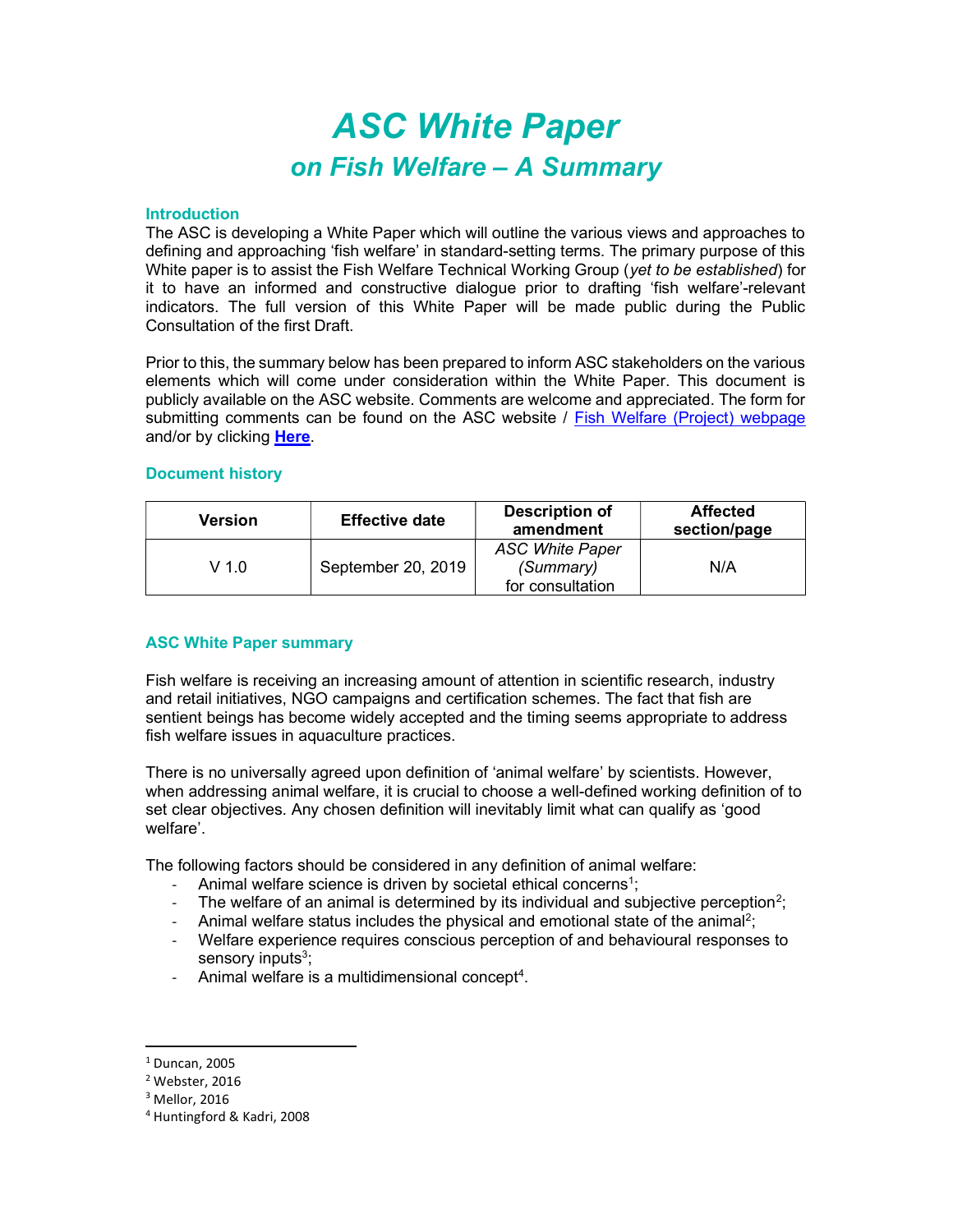Fish welfare is in most ways no different from general animal welfare (commonly aimed at mammals), there are however some differences which should be kept in mind. Aquaculture does not only include many more species (from different phyla) than terrestrial livestock farming, but also produces a manifold of individual animals, affecting the welfare status of each. Whereas domestication of terrestrial species and adaptation to farming conditions has been a long process (often spanning over centuries), the domestication of fish is still in its early stage or, for many potential novel aquaculture species, hasn't yet taken place at all. This means that there are many differences in how species are able to cope with farming conditions; and this also implies that caution is needed when extrapolating knowledge or experience from terrestrial animal welfare science.

Assessment methodology of animal welfare relies on input or measurements from various disciplines, given the multidimensional aspect of welfare. Furthermore, any form of assurance-based certification has to be based on basic indicators principles as validity, repeatability and feasibility.

Other requirements for the assessment and certification to be successful are: producer support, the consideration of public expectations<sup>5</sup>, and aiming for improvement<sup>6</sup>. Assessment of welfare status is only possible through indirect measurements with either resource-based indicators, which describe a requirement focused on system inputs (like temperature or water quality); or animal-based indicators which measure an attribute of the animal itself. Although animal-based indicators require more specific information on actual welfare status, these measurements can be potentially invasive and time-consuming for assessors.

Certification schemes are usually shaped as 1) resource-based; 2) outcome-based; 3) continuous improvement driven, but these three approaches can be used complementarily to include several aspects and benefits of indicators<sup>7</sup>.

Other factors in developing a welfare assessment methodology are: species, life-stage appropriateness of indicators, production system, interrelation of indicators, and potential effects on production costs. Interrelatedness and the proposed indicators' relative importance as regards to 'welfare' considerations can be addressed through a model approach, of which Welfare Quality®<sup>7</sup> and the SWIM<sup>8</sup> models are examples.

Assessment of fish welfare is not straightforward and comes with many challenges. These challenges include (but are not limited to):

- Conflicting requirements for indicators;
- Production cost effects;
- Lack of scientific information on certain species;
- Defining appropriate sample sizes;
- Consumer knowledge and perceptions;
- Measuring subjective states of animals;
- Interrelation of indicators;
- Inclusion of positive welfare;
- Avoiding snapshot monitoring;
- Production systems with different baselines and technical development.

<sup>&</sup>lt;sup>5</sup> Rushen *et al.*, 2011

<sup>&</sup>lt;sup>6</sup> Main *et al.*, 2014

<sup>7</sup> Botreau et al., 2009

<sup>&</sup>lt;sup>8</sup> Stien et al., 2013